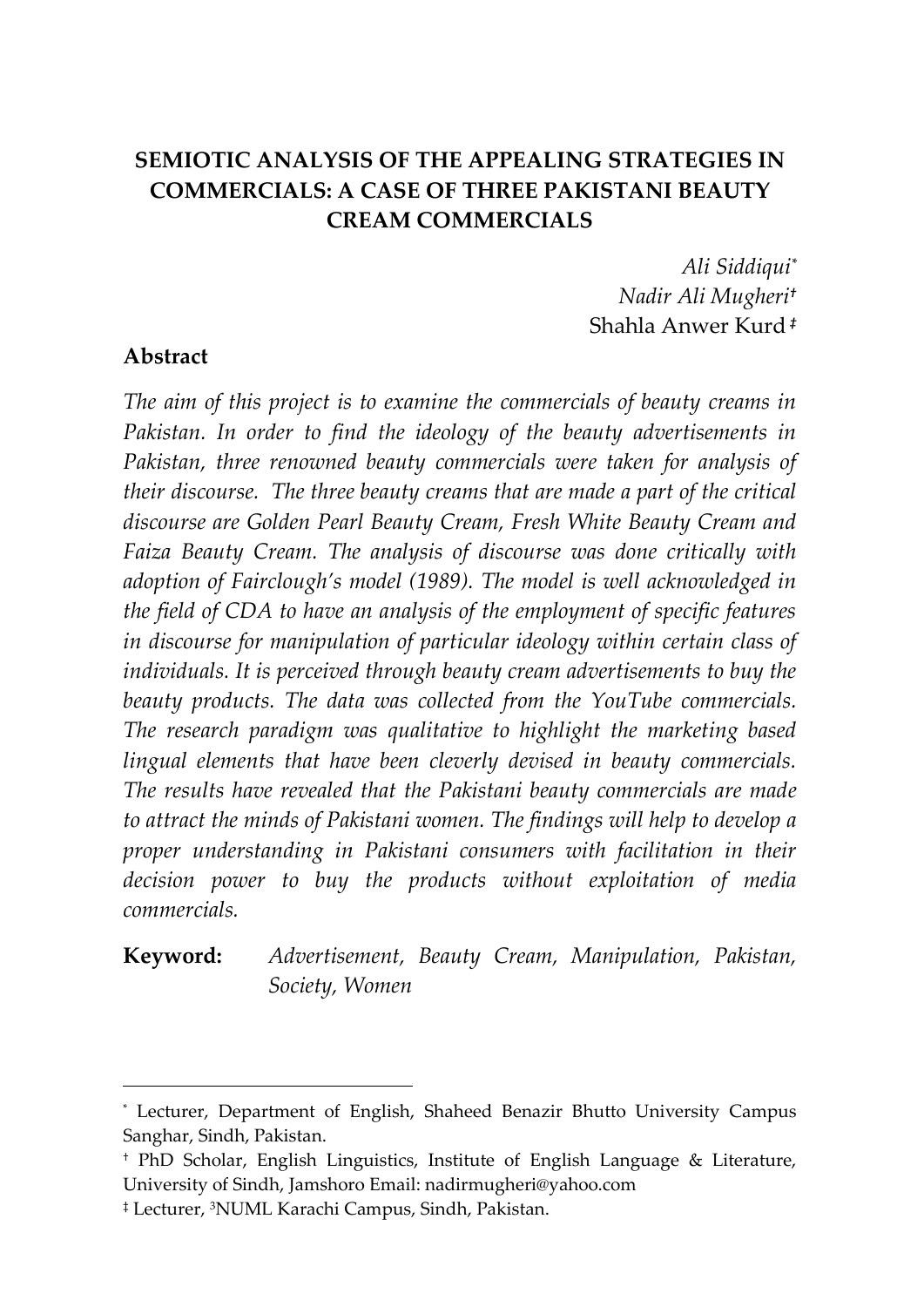#### **INTRODUCTION**

According to the Statistics Bureau of Pakistan (2017), the population of women in Pakistan is around 48.8%. It is represents half of the population of Pakistan. The various manipulative strategies have been adopted by the commercial designers to use the beauty of women in supply and demand of different beauty creams.

## **Aim of the Study**

The study examines the use of language discourse in beauty cream advertisements.

#### **Research Questions of the Study**

The study will try to answer the following question:

What appealing strategies have been used in advertisements of the beauty creams to attract women of Pakistan?

## **Limitations**

The limitations in present study are:

- **i.** The analysis of commercial discourse is done from one of the sources that is YouTube channel. This project can be extended to take data from other sources, namely, newspapers, magazines and different research articles.
- ii. The study narrowed its focus on commercials of beauty creams. The pattern of research can be applied to other beauty and care products. They can be shampoos, conditioners, tooth pastes and etc.
- iii. The undertaken research study can also be conducted through application of other paradigms. It can be an analysis based on morphological, phonological and semiotic levels in context of commercials.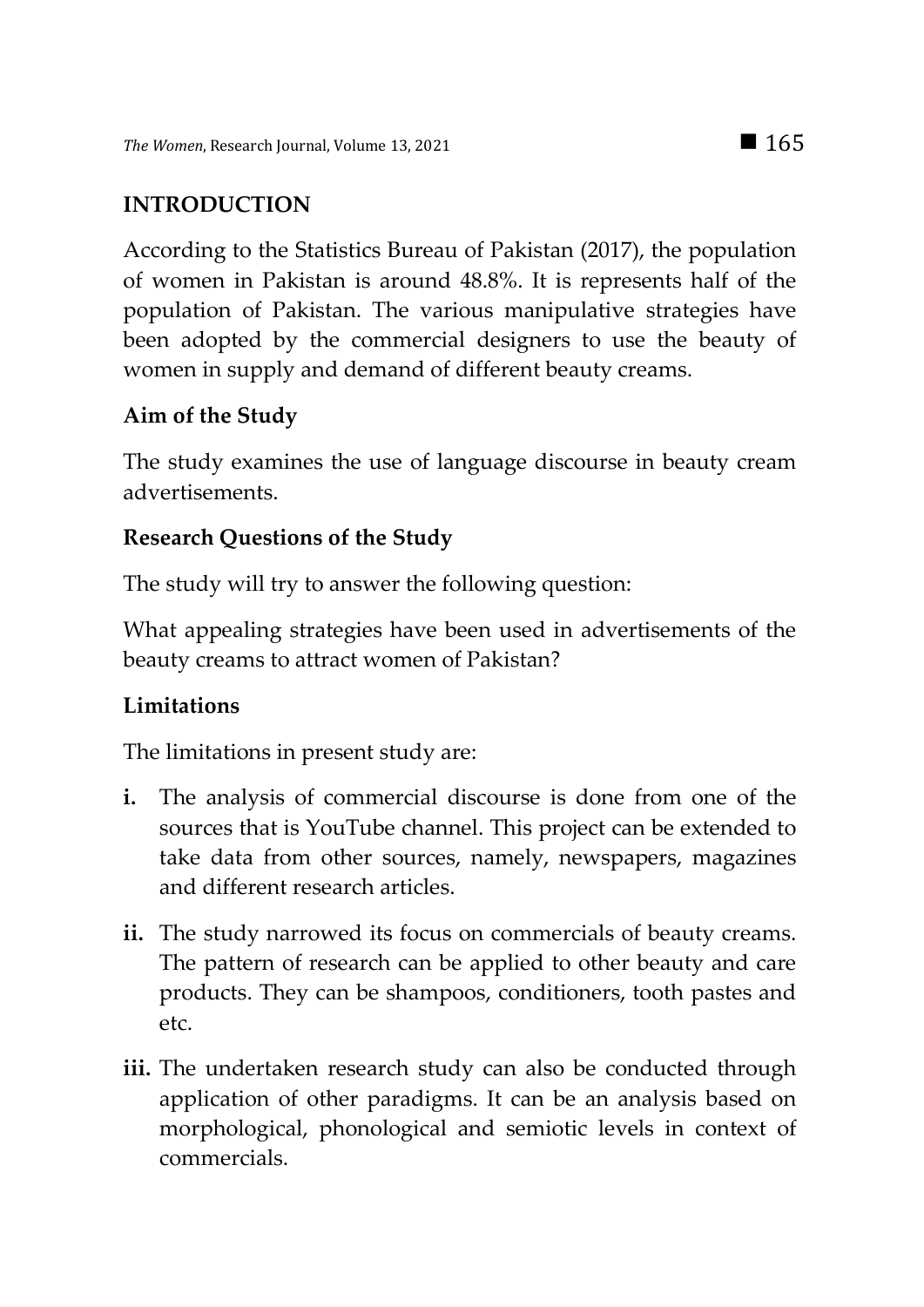#### **Commercials on Beauty Creams**

Schroder and Vestergaard (1985) state two different forms of communication, the verbal and nonverbal. It is through these forms of communication, the commercial designers try to employ the attractive language. The language encodes a specific concept in form of lingual pattern that is decoded in receiver's cognitive environment. The communication requires a medium to transfer in shape of both speaking and listening. Therefore, Romanenko (2014) states that the advertisers are the communicators. They send the communicative discourses of advertisements and the receivers are their customers. The terms of addresser for advertiser and addressee for the customer can be used interchangeably. The language of advertisement is possessed with a target language that tends to bend the overall perceptions of the target community. This is as a result; the audience put their reactions that are expected by the commercial designers (Leech, 1966). These features have basic objectives behind the advertisements that have been explained with the following words of Phillips and McQuarrie (2007). According to them, "the communication is secondary in meaning and the response of audience is a primary act". The demarcation and innovativeness do play a significant role to the advertisement of language. It comprises of specific lingual features. The commercial designers use rhetorical means to design features for figurative lingual patterns. The rhetorical devices are techniques to pay expressions that are often deceitful and tend to avoid literal ways to express. A play of words is important for advertisements to catch the attention of public. The specific rhetoric techniques are promoted to create a kind of humorous condition to trap audience's attention. It is accompanied with the persuasive strategies. Similarly, the contribution of Laviosa (2005) on wordplay states that the specific socio-cultural techniques of the country are shown in advertisements to effectively highlight the pedagogic objectives for awareness with the help of lingual and cultural elements in language. The commercials are means to allure their viewers. Therefore, it is argued by Jhally (1995) that the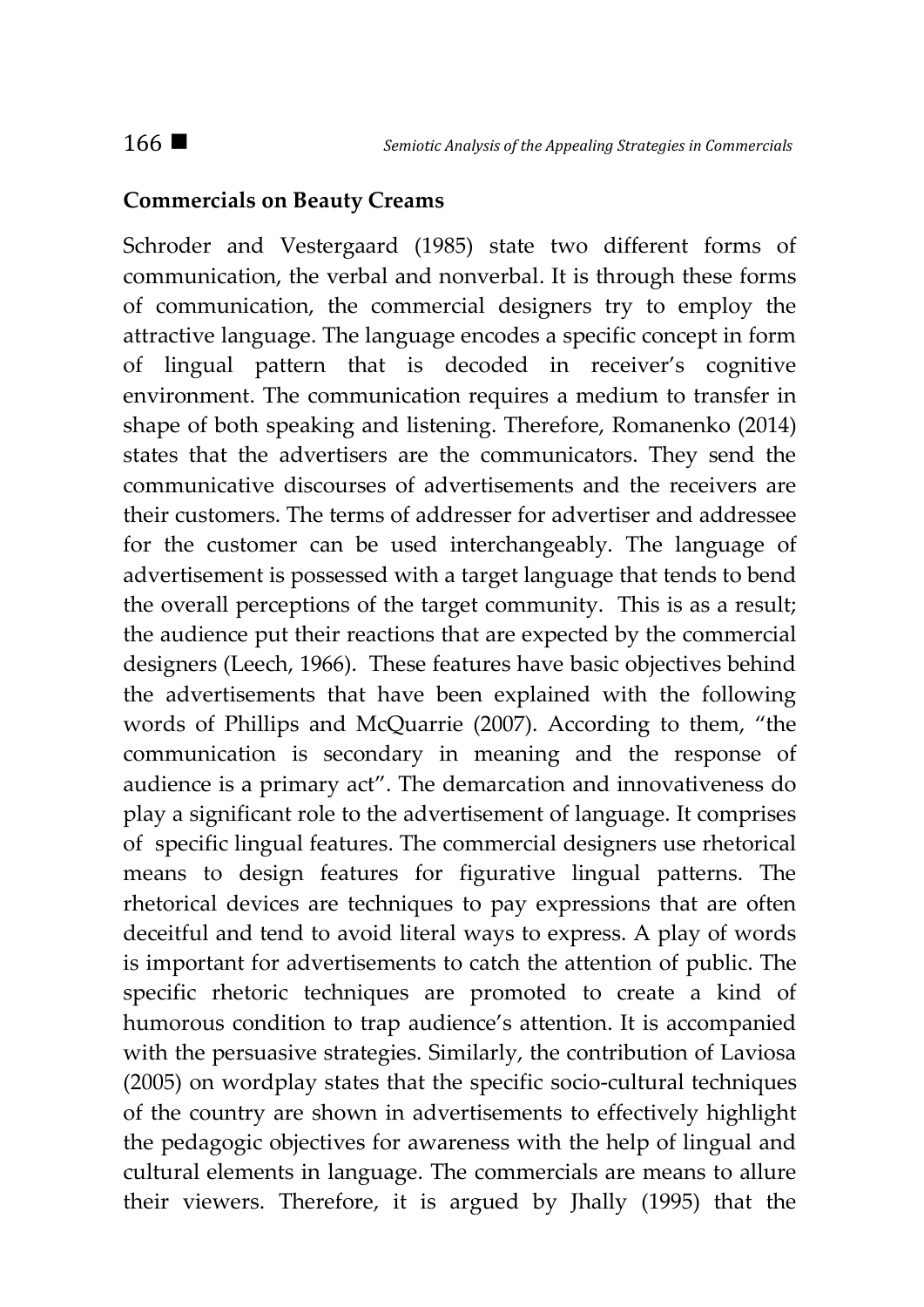commercials are influential to socialize the modern group of individuals. The beauty creams are commercialized to fascinate the

beauty of women with success and societal dignity. Therefore, to attain this success, the female beauty is taken as a religious responsibility for her (Baudrillard, 2005). The impressionistic role of media through commercials of beauty cream is exploited within young women more in the current ages. It is because the women of today have been observed to give concern to their beauty more than other aspects, like health and home chores etc. According to Riji (2006), this trend is under possible influence of commercialism on beauty creams. The trend to look beautiful is deeply rooted in the old custom society, where the society itself is gender demarcated. The women urge to look beautiful in sense of their fair-complexion. Therefore, they use beauty creams without proper consideration of their side effects. According to one of the researches conducted by Peregrino et al. (2011), on the manufacture of a beauty cream, it contains mercury in a large amount as one of the causes to create side-effects in skin. The mercury does help to increase fairness in complexion; however, there are many side-effects to use it on regular basis. The model of CDA tends to make people aware of different subtle issues of society. The analysis of critical discourse is based on problems of society (Fairclough, 2001). This model is dealt with to study the relation of power influence and discourse. Hence, the following study will tend to adopt the model of CDA.

#### **Concept of Woman Beauty in Commercials**

According to Kumar (2002), the beauty of woman is the description of her attractive looks opposite to the man, who is acknowledged, if he is handsome. This cultural feature grew in subcontinent because of the British rule. For many centuries, the supremacy of white has been stuck in minds of people in South Asia. Goon and Craven (2003) believe that the supremacy of beauty is in white skin colour that is typified with the power status. This has been further spread in society by the manufacturing brands of beauty cream. Shankar,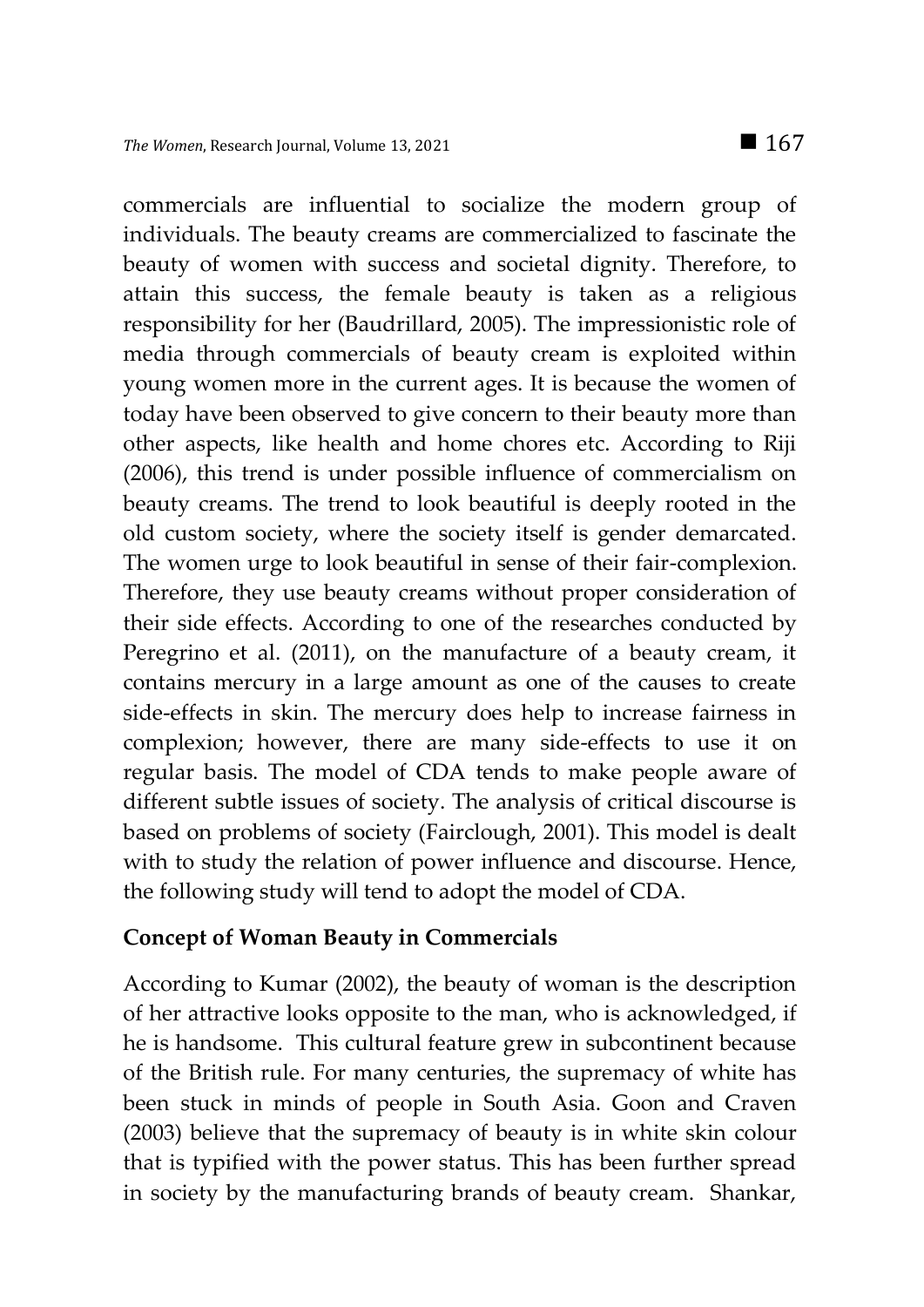Giri and Palaian (2006) explain that it is through the help of advertisements, the specific value of supremacy is inculcated in minds of young women that the acceptable complexion of skin in their society is fair not the dark. Researchers in the field of critical discourse have tried to adopt various dimensions to perceive the motto behind advertisements. Chaudhary (2012) explains the reason behind perceiving the motto of advertisement that is target on psychology and portray of specific cultural beliefs. According to Ismail, Loya and Hussain (2015), the society of Pakistan is under cultural inferiority issue that has led commercials on beauty products to play a vital role. This developed its margin to a high rate because half of the population in Pakistan is obsessed to acquire fair complexion for the societal status and respect. However, the act of selling the beauty creams in market is not an easy task. There are many commercials on beauty creams that tend to strengthen this ideology about beauty for women ie beauty is the cause of her success. Niazi, Siddiqui, Alisha, and Hunjra (2012) state around billions of open cash dollars is utilized in order to put control on minds of public through advertisements. Therefore, it has been the most powerful resource to inspire behavior of people to buy the product. The commercials on television is commonly used more to gain attention of public compared to other mediums of communication in the era of technological advancement. The virtual information is perceived perfect on account of virtual in discipline. Nowadays, the new techniques have been under practice of commercial designers to advertise specific section of marketing product in advertisements during different programs. The important act of advertisers is introduction of the commercials on beauty creams in commercial break of drama serials. This can target women easily because majority of women in Pakistan watch serials on regular basis. Goddard (2002) defined the nature of advertisements. These ads are ephemeral in nature. However, the effects of these ads are far long in minds of people.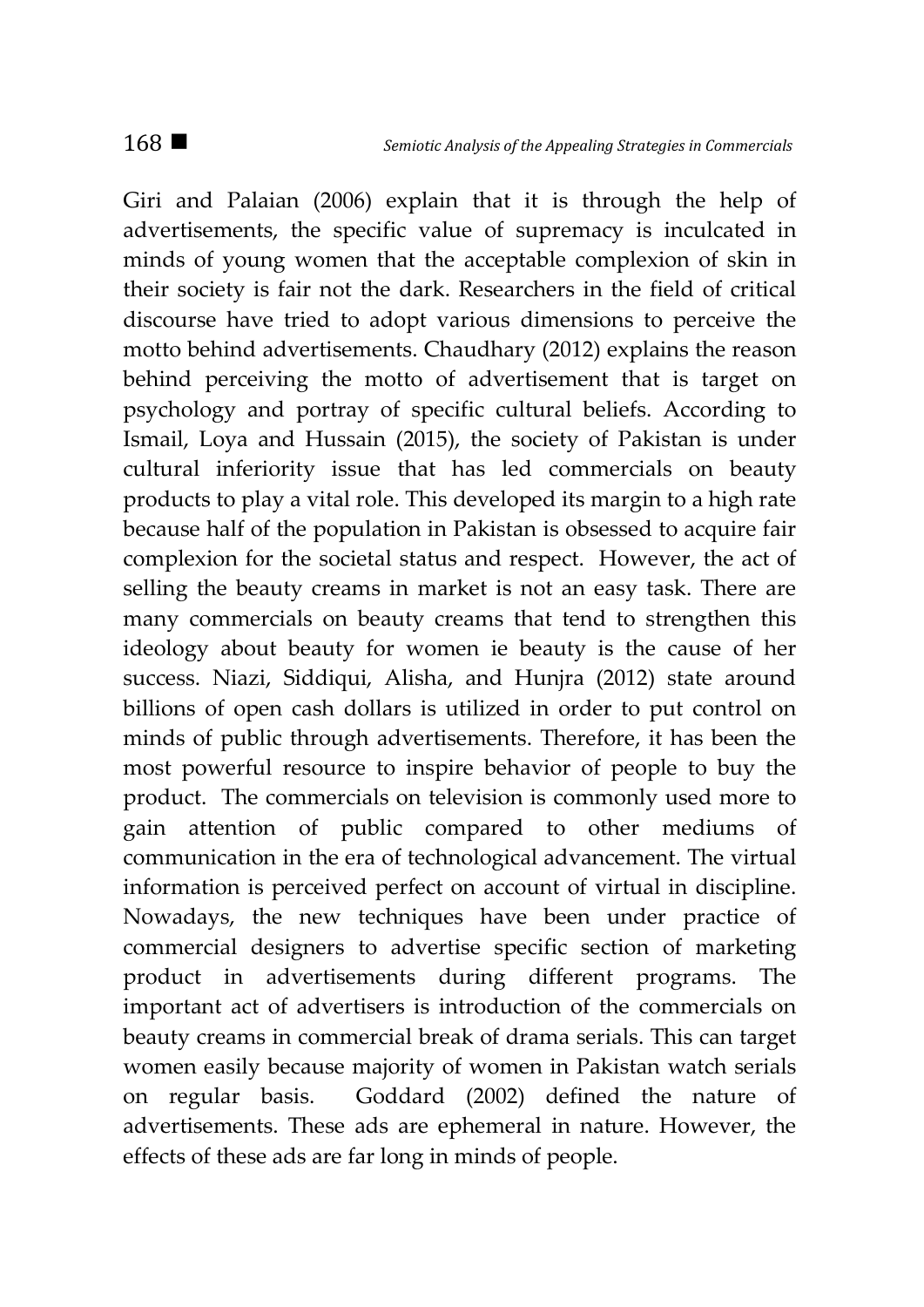#### **THEORETICAL FRAMEWORK**

The earlier studies on beauty commercial have utilized the critical approach to analyze the discourses through CDA model of Fairclough (1989). This critical approach tends to analyze discourses of different texts. The present study has used it to analyze discourse of commercials on beauty creams of Pakistan. The analytic sets concerned to analyze a text are three dimensions that have been defined by Fairclough (1989). Fairclough (1995) defined three dimensions of critical discourse model to analyze a complete communicative event. The model starts with the analysis of entire text. It follows with a description of a discourse that is in practice (the context responsible in production of text). Finally, it tends to practice the social cultural aspects (defines situation and institution). The commercials of beauty creams deal with the use of language in specific sociocultural setting and describe rhetoric of three different brands of beauty cream. The connection of lingual elements that have been used in sociocultural setting and application of discourse functions is practiced through adoption of this framework.

#### **METHODOLOGY OF STUDY**

The study tends to analyse the discourse of three Pakistani commercials on beauty creams that have been taken from the YouTube Channel. The corpus is taken from the advertisements. The corpus is given in the appendix (1) (2) and (3). The links of the advertisements have been shared below in the table.

| <b>Brand of the Beauty Cream</b> | <b>Links of the Advertisements</b> |
|----------------------------------|------------------------------------|
| Golden Pearl Beauty Cream        | https://www.youtube.com/watch?v=   |
|                                  | it5T_peOamo                        |
| Fresh White Beauty Cream         | https://www.youtube.com/watch?v=   |
|                                  | NYisRJhCMpg                        |
| Faiza Beauty Cream               | https://www.youtube.com/watch?v=   |
|                                  | feps54DizUM                        |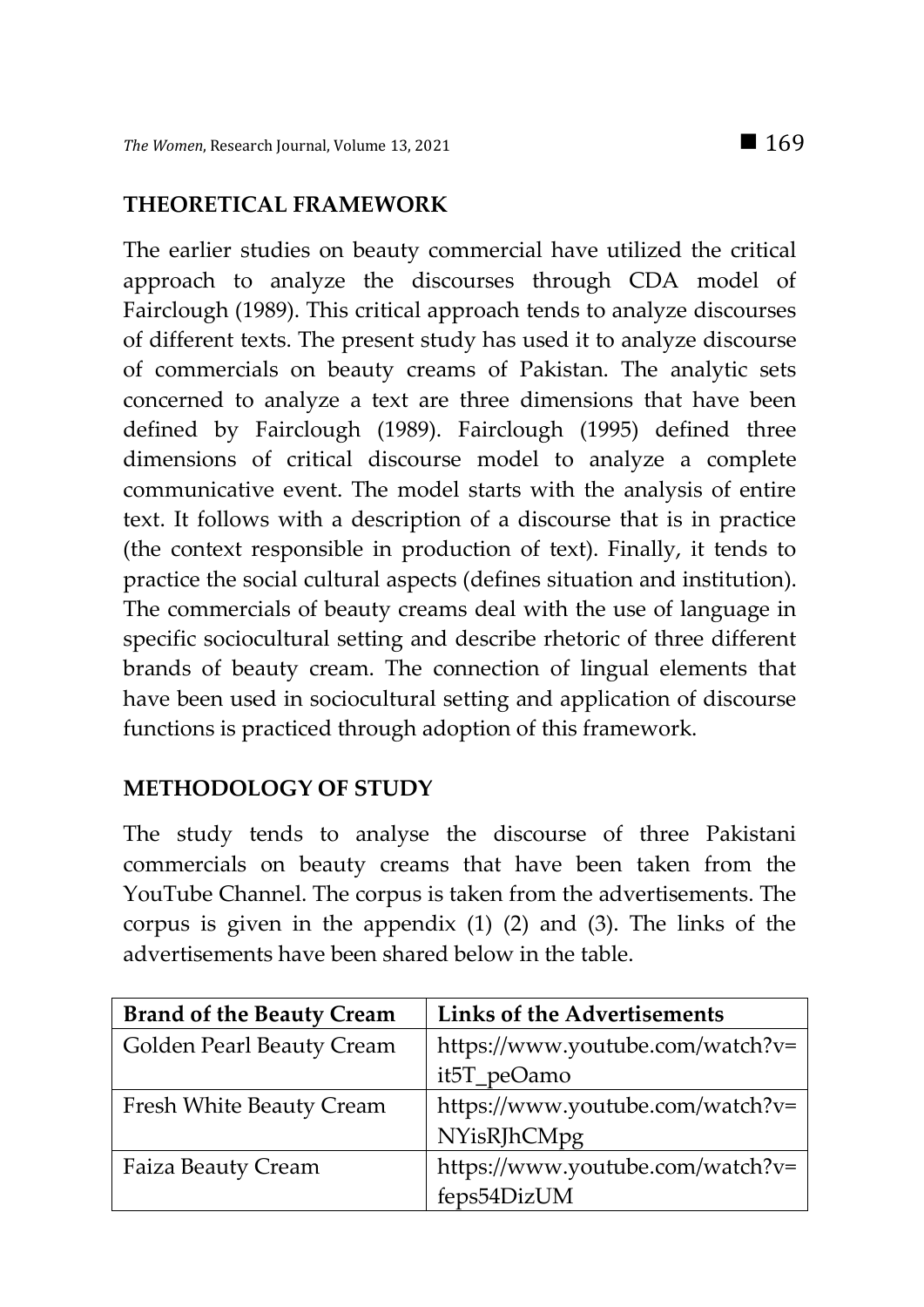#### **Model of CDA to Analyze the Discourse of Advertisements**

Van Dijk (1995) states that the techniques of manipulation are always explored through CDA. It helps to explicitly represent the legitimized concern of a particular mindset of people. The methods of discursive approach are used that find the specific behavior of people. According to Fairclough (1992), the discourses have a deep impression on real life situation. Therefore, the discourses in advertisements do have an influence on social relevance and discipline of life styles. Therefore, the significance of discourses in advertisement cannot be avoided. It does have an ability to mold the behavior of consumers. In this sense, Emodi (2011) remarks that Language is used not simply as a means to communicate. However, it can be an effective tool in marketing sector to appeal the nature of people. The advertisement discourses in social media help to strengthen the society. They tend to reflect the overall mental status of public. Vasiloaia (2009) states that the demand of sale depends on the connection of people who are connected with the market products. Here, commercials play a significant part. The language is utilized in a particular way to manipulate and turn actual meanings to attract the audience. The previous studies on analysis of commercial content have mentioned different qualitative techniques to analyze its content. However, the present study focuses to analyze the part of discourse in commercials. Therefore, the model of Fairclough (1989) to critically analyze the content has been utilized. The model tends to assess underlying meanings in a language usage for its proper explanation in a context. The model visualizes a concept of relation between the text and society. The textual pattern is processed with contextual perceptions and vice versa.

#### **ANALYSIS OF COLLECTED DATA**

The collected data of discourse in advertisements have been analyzed through model of CDA into three levels. They are text,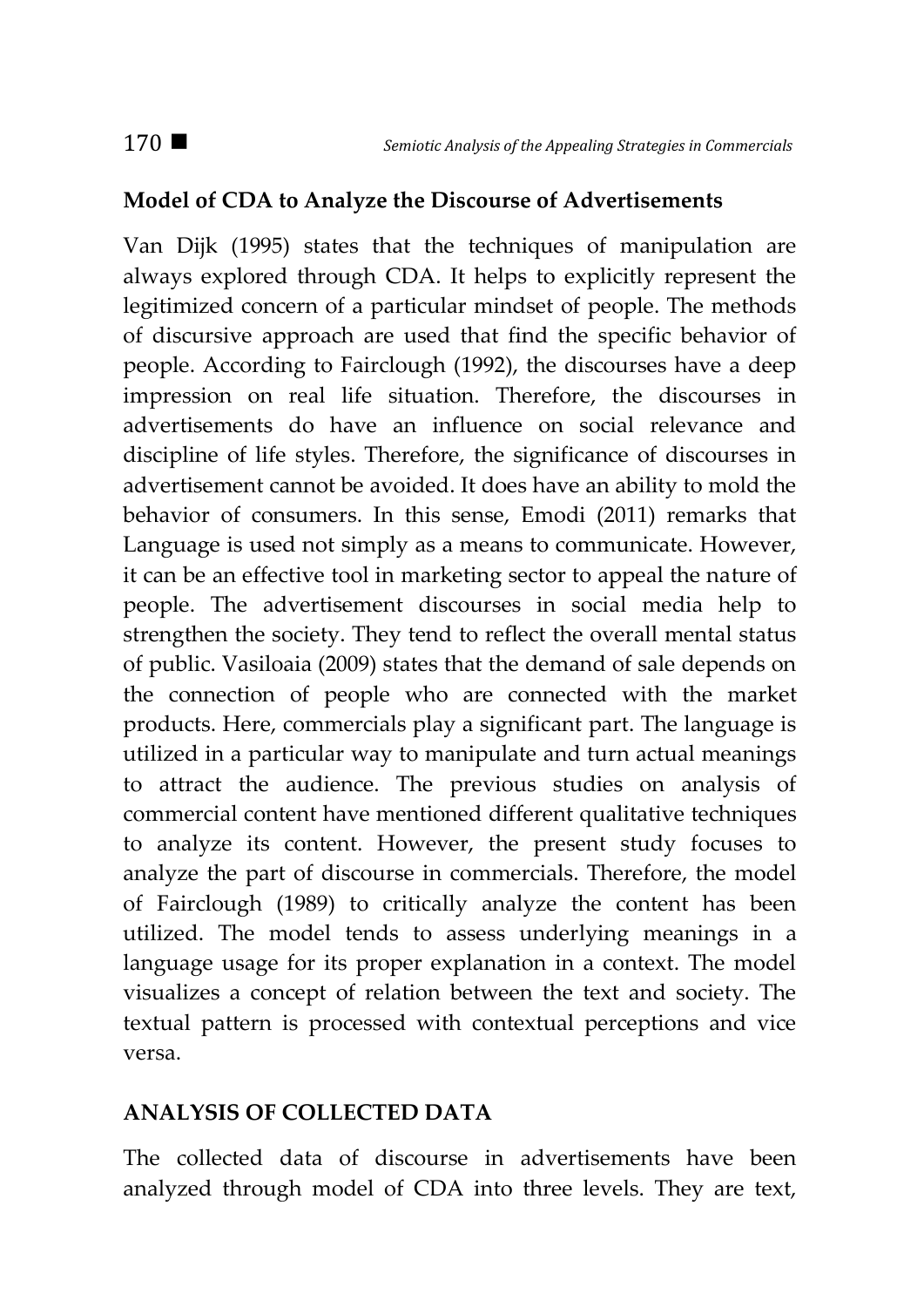discursive and finally the societal actions.

#### **Textual Analysis (The First Layer of Model)**

Simpson (2003) states about the beliefs that it depends on influential people to use a language which strengthens its ground to propagate struggle of ideologies. The discourses of advertisements are analyzed with multi-modality principle that comprises of lingual elements in the audio-visual discourses of images, sounds and colors. This section tries to answer the question of this study. It analyses the particular lingual elements that have been used in discourses of commercials. The lingual elements include rhetoric strategies, particular vocabulary and the structure of syntax to allure Pakistani women society to buy beauty cream products. The language used in advertisements is flowery and tends to possess different types of adjectives. The use of vocabulary is a powerful tool for commercial designers to manipulate the ideas through formal and informal words. The relation is created between the viewers and the product. This is a medium to acknowledge ideology and behavior behind the advertisement. The next significant device that prompts the ideological perspectives of texts is grammar, verbs, tenses, pronouns and emotive vocabulary. All these elements tend to play an important role to depict the reality. The language that is used in advertisements is positive. It tries to highlight product with positive attributes in comparison to other products. The attributes are "Fresh White", "Golden Pearl", "Real extract", "Laboratorytested", "100 % guaranteed", "Your New Identity"-(*Aapki naaie pehchaan).* The language of advertisements cannot be proper always like "Because faces tells everything" (*Kiyun k chehray hi sabb kuch batatay hain)*.

The brief discussion on the use of lingual elements that have been used in the three commercials of beauty creams is given below: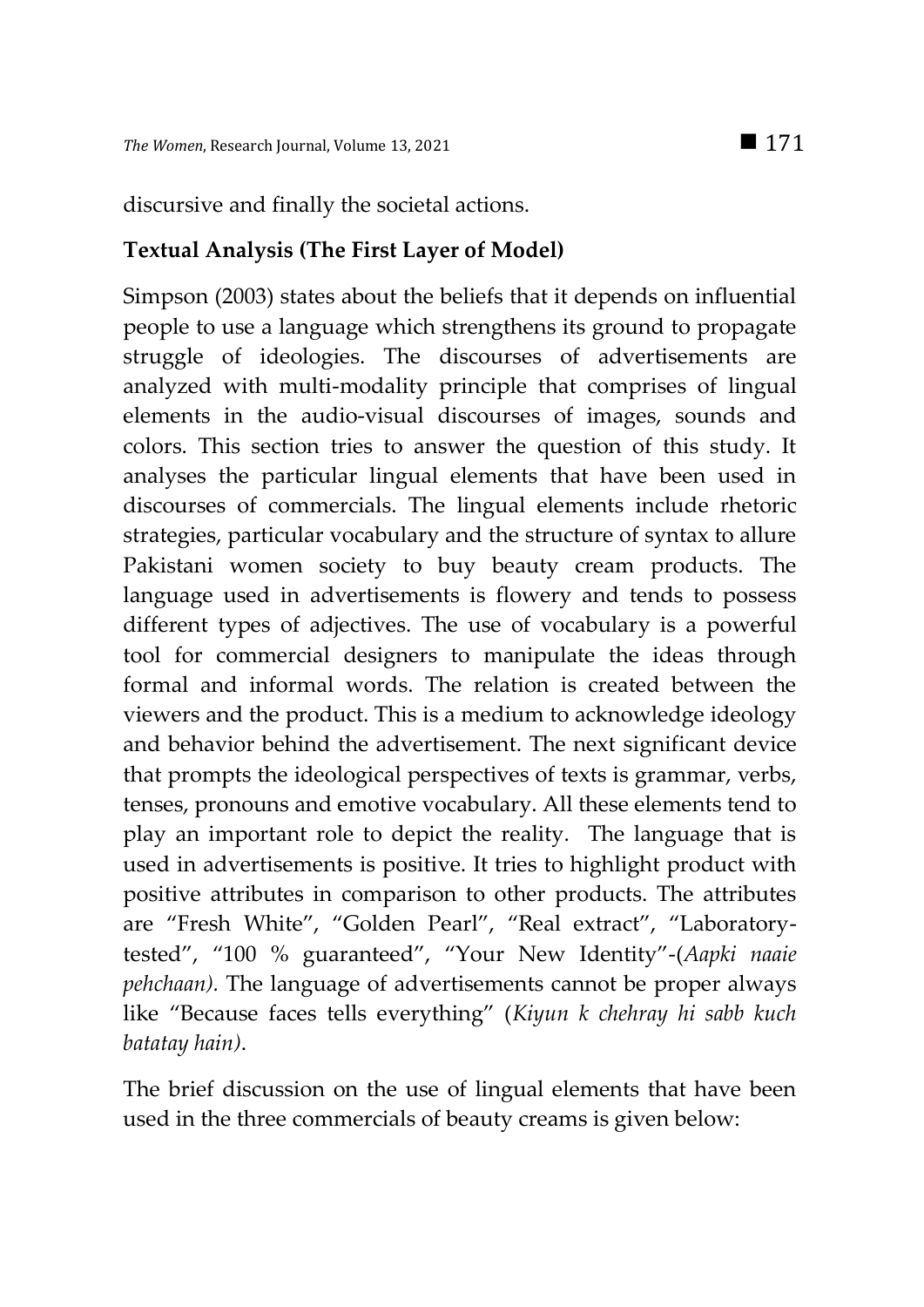## *Compound Words*

The advertisers sometimes tend to adapt language in their individual perception. The use of adjectives is done through compound based words. The quality of adjectives is best utilized by the commercial designers to pay deepness and twist of situation in commercials. The example is taken from the advertisement of 'golden pearl' that states as "The face looks fresh like a glowing flower" (*Chehra ek phool ki tarah shadaab hai).* The next example is also taken from the same commercial that states, "Is it her face or a shining moon" *(Chehra uska hai ya koi mehtaab hai).* It is a way to invoke the keen interest of audience.

# *Negative and Positive Adjectives*

The adjectives that are positive in nature are used like, golden pearl, fairness glow, beautiful face, fresh and white, new positive identity etc. The adjectives that are negative in attribute have also been made a part of the advertisements. These address to problems that customers currently face. The solution of these negativities lies in the application of the given beauty cream. The kind of negative adjectives that have been found in data from the advertisements on Fresh and White Beauty Cream are "acne, wrinkles, thread-spots and dark circles around eyes" (*keel muhaasaay, jhuriyaaan, dhaag dhabay aur aankhaun k girdd siyaa halkayy)*.

## *Use of Imperatives*

There has been a general trend to use imperatives. The imperatives used in advertisements give very small area for audience to put their argument. The example in Fresh white beauty cream is an imperative sentence that tends to chase audience to obey commands in their subconscious level. "The real sign of beauty is *Fresh White beauty Cream.* On the other hand, the commercial of Golden Pearl Cream used negative kind of imperative. The example is "It is not possible to praise the beauty of a woman/beloved" *(Hussnn Janaa ki*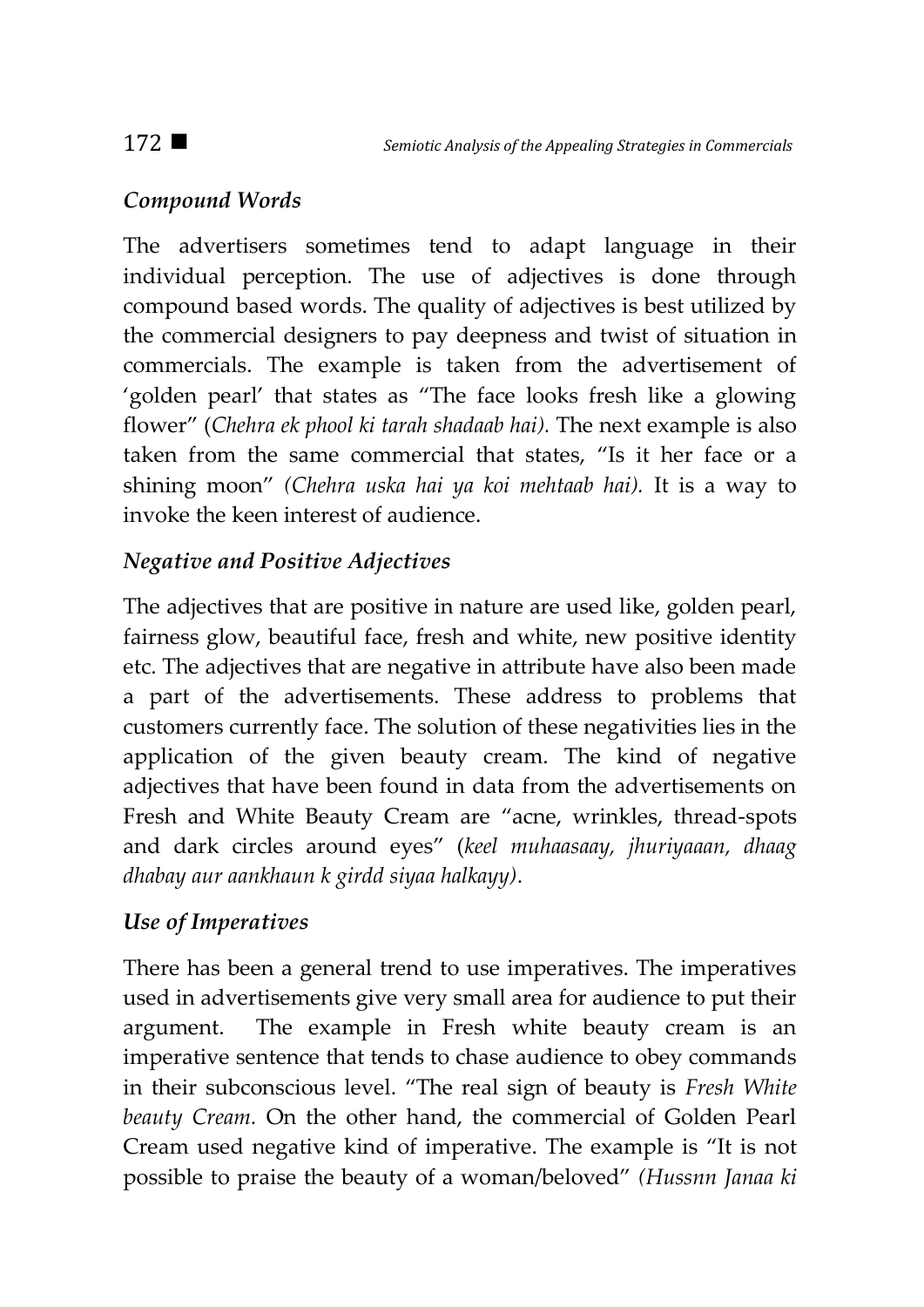*tareef mumkinn nahin)*. The relation of society is depicted with an address that speaks on TV. The speaker tries to create closeness with listeners.

#### *Second Person Pronoun*

The other significant way to create closeness with the audience is the use of second person pronouns. The possessive and personal pronouns address the audience directly. The words like '*your* face, *your* skin' and '*you* look'. Therefore, it became clearer about the motive behind the commercial designers to use second person pronoun. It will not help designers in marketing of product only but can also develop affiliations with the customers. The direct address develops a physiological impact on audience that makes them feel a special being. Fairclough (1989) refers this psychological impact on audience as the synthetic mode of personalization. The example in the following commercial of Faiza beauty cream collected from data that addresses the audience directly is "*Your* New Identity" (*Aapki naie pehchaan)*.

## *Interrogatives*

Some of the commercials on beauty cream instigate the aspect of inquiry in audience to make them involve psychologically for buying the product. The technique that is used by advertisers includes the employment of interrogatives. This is used to make the viewers beneficiary with the questions that remain unanswered. The questions that are usually asked: "Do you know the secret behind a beautiful face?" (*Kiya aapko haseen chehray kaa raaz pata hai?)*. The effect of slogans to catch women's sights was enhanced with the help of attractive visual images, effects, sometimes funny conditions, the songs of legendary figures in background and music effects.

## **Practical Discourse Analysis (The Second Layer of Model)**

The second stage of model is concerned with the analysis of practical discourse. It tends to mediate relation of text with the societal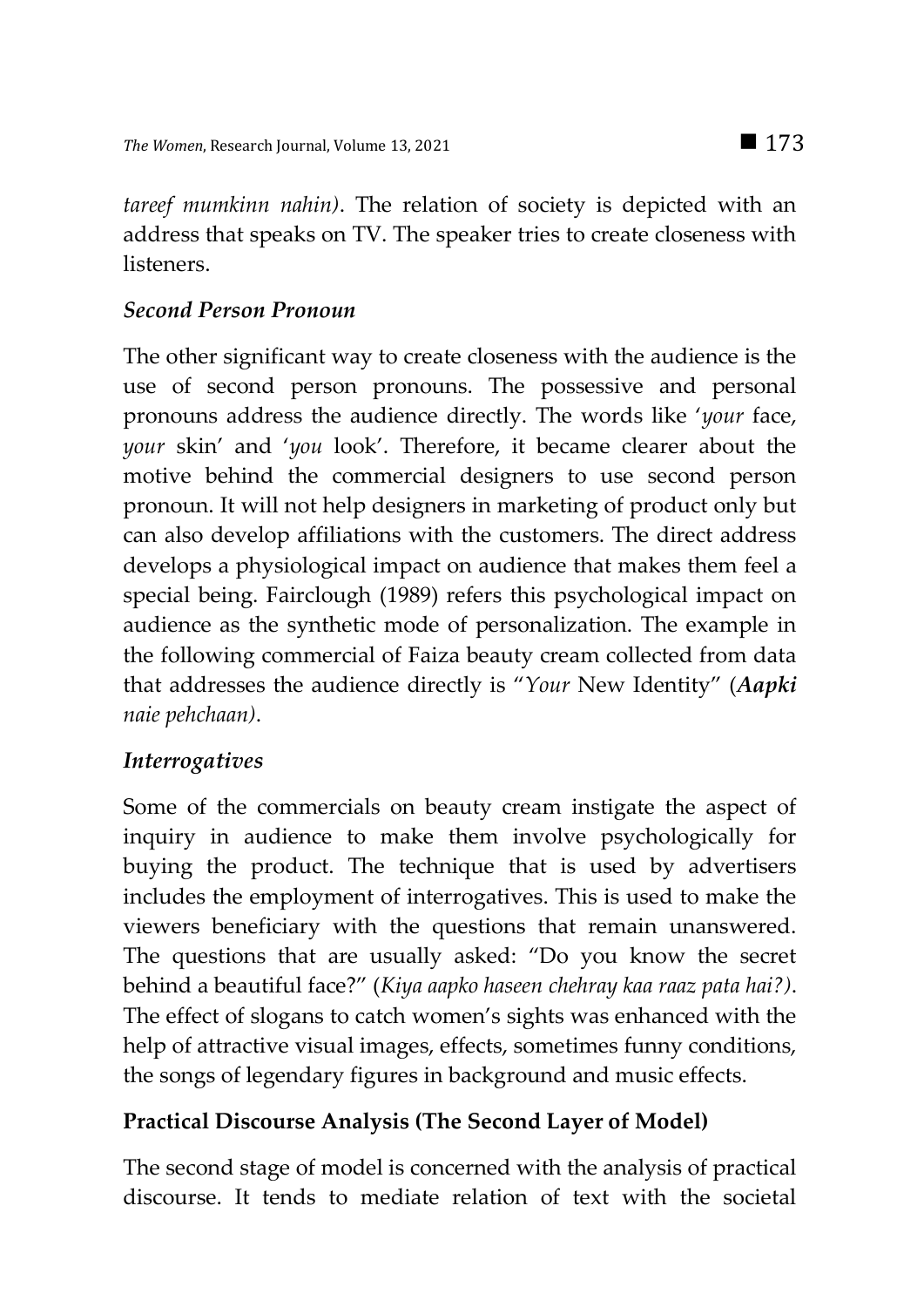practices. The reason behind production of a text till its use for consumption to persuade the costumers is analyzed. The various discursive strategies that have been used by advertisers to put a strong influence on audience are discussed below from the collected data.

#### **Use of Beautiful Models and Female TV artists**

The certification of companies is done with the cast of a beautiful model or a celebrity of media. The fame of these models helps to support demand of the products. The product is associated with the skills of celebrity. The data received from the three commercials on beauty creams have revealed that the use of models and TV artists are cast on heavy prices. These help in fascination of youths' mind. The motive behind the cast of models or the TV artists helps commercial designers to increase the market of product. They target the minds of female audience with a belief that the use of beauty cream will make them look beautiful and lovely same as the model in the commercial.

## *Specific Technical Vocabulary*

The advertisers employ specific technical scientific vocabulary to put an impression on audience that the current product is tested with modern pace of technology. This is another way to convince the audience. The employment of medical terms is an appropriate technique to commercialize skin-loving products. The beauty creams have been appealing for the majority of woman society in Pakistan. The fair complexion of skin has become the standard meter to gauge the beauty of the woman. The advertisers tend to engage the emotions of audience to buy beauty cream products to look like a beautiful model and to maintain proportion of skin properties. The example of scientific terms in usage has been taken from the commercial, Fresh and White Beauty Cream. It shows through a visual image that "this is made from 100% pure extracts that contains Vitamin A, B, E and Aloe Vera" (*Jo murratab hai qudratii*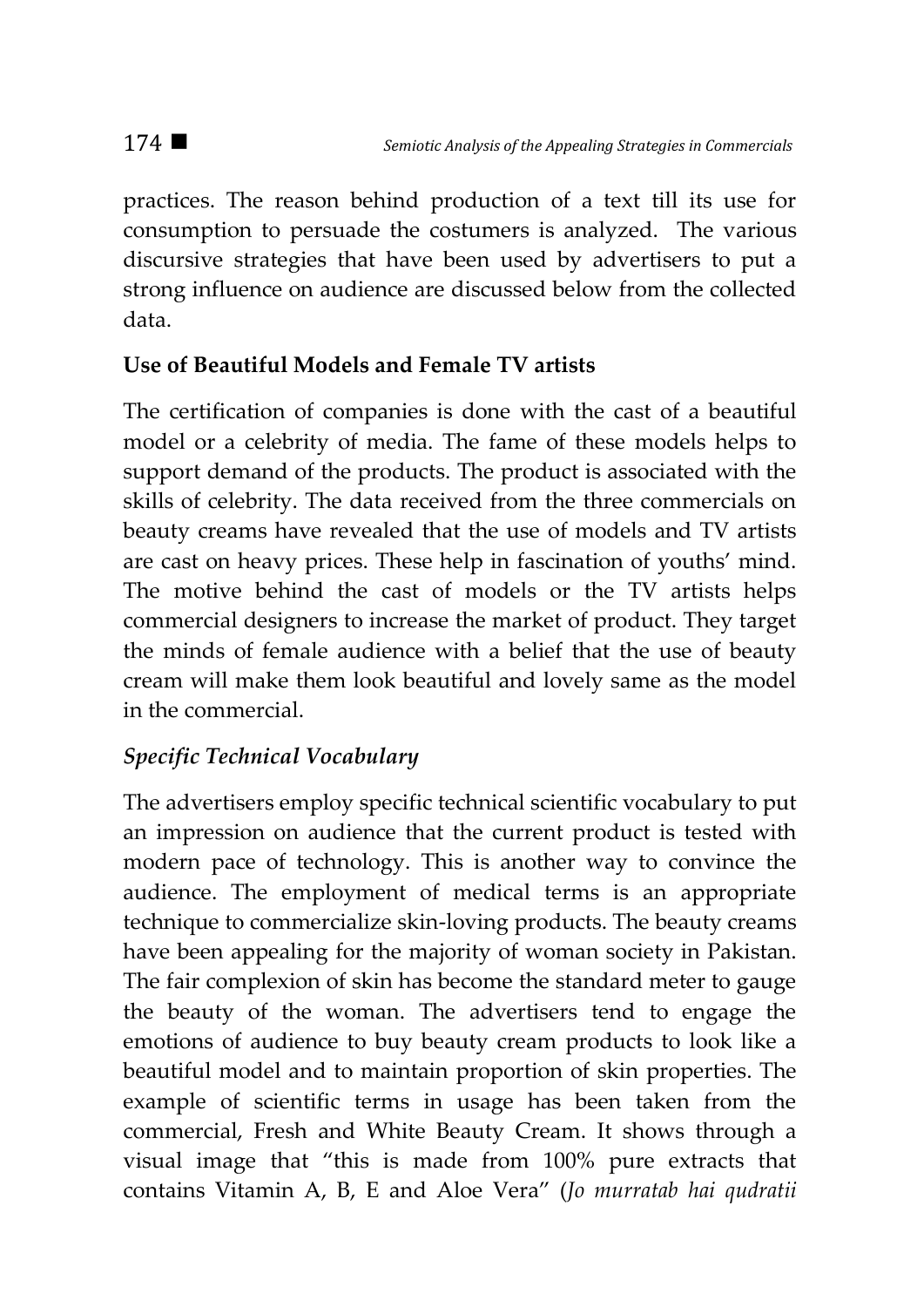*ajzaa kaa).* The use of images in a commercial of different pure extracts help viewers to immediately take into account for the action to purchase the product.

#### *Familiarity with the Given Context*

The link of context with the text has employed a deep impression on the audience. It is one of the old concepts. The advertisements based on the given context do have a higher impact on audience compared to other non-contextual advertisements. The selected three commercials of beauty creams do create a great impression on woman society of Pakistan due to its contextual familiarity with the models and female TV artists of Pakistan.

#### *Background Sound System*

The present era demands advertisements on forceful system of song or music in background to attract audience for the product. The songs are important in marketing of a product. They assist to bend perceptions of the viewers. The researches on advertisement segments have stated that audience memorized those ads that had multi-sensory happenings in one go. The speeches are memorized if they are accompanied with the forceful music system. The various studies have indicated that the audience is more inclined to pay response towards the rhyming scheme. Therefore, the songs in the background of commercials attract attention of listeners. According to Alpert and Alpert (1989), music has good extent of emotional conditions that create a critical ideology to develop attitudes. The data that have been collected from three different commercials present different songs. The melodious song of golden pearl cream starts with a phrase that "The face looks fresh like a glowing flower" (*Chehra ek phool ki tarah shadaab hai*) and ends with the repetition of two words "moon like face" (*Maahaaruu Maahaaruuu) and* "Very beautiful" *(Mahajabeen Mahajabeen)* to maintain the rhythm in advertisement. These make the commercials more glamorous. It is catchy to pursue the attention of people.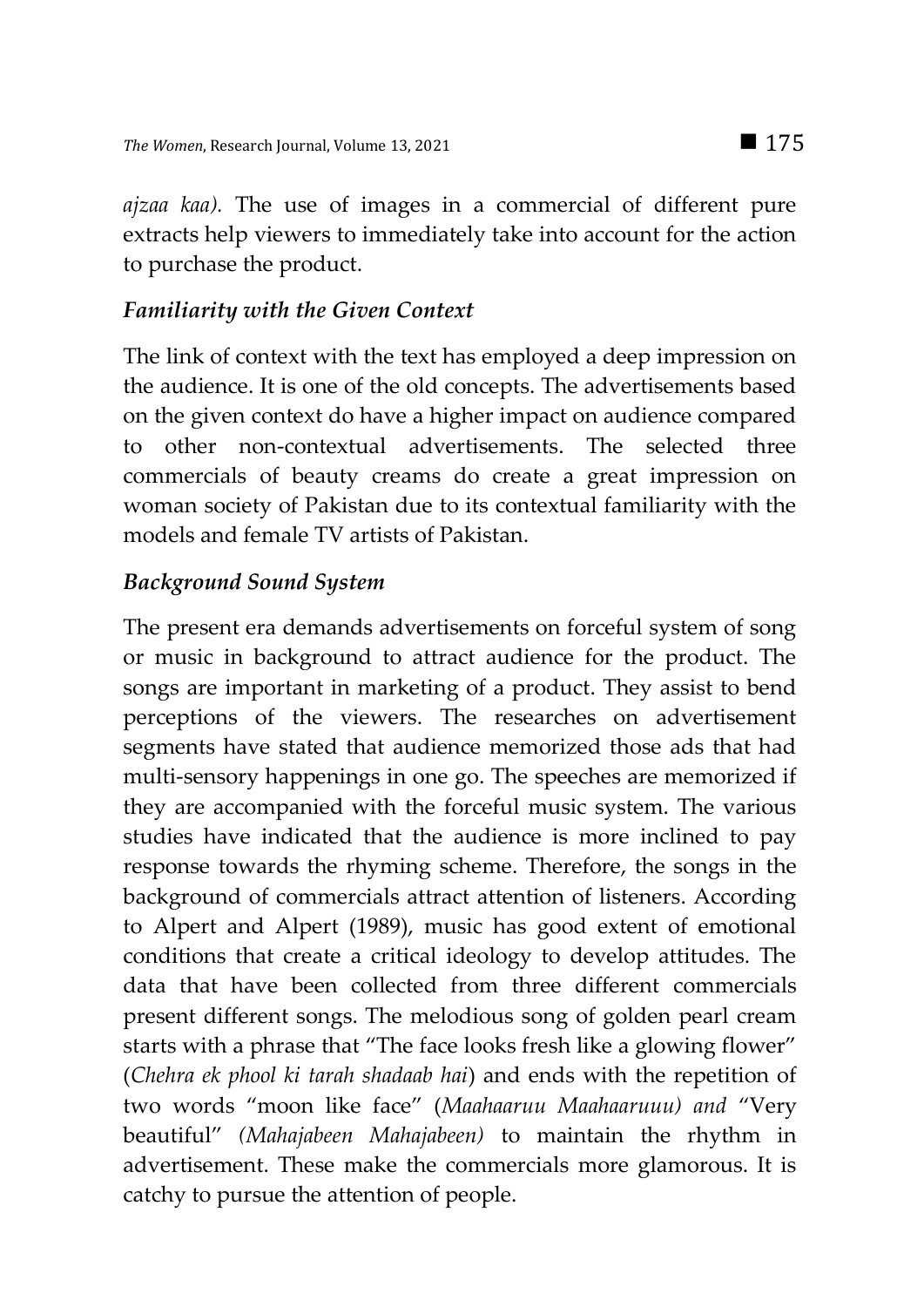## **DISCUSSION**

The examination results give an idea to use appealing strategies through semiotic analysis of commercials. It tends to explain that the beauty commercials have strong consistent power that could be envisioned by proper stylistic devices. The assessment of two layered framework and informative devices exhibited the case of semantic features and logical contraptions in the commercials that are around coordinated and organized. The comfortable association between the design of commercials and audience of individuals is made when words are passed and displayed on the use of tenses, which are in simple Present and Future, the pronouns of individual and reflexives are used (I and She). The commercials complemented with use of inter-textuality and between its discursivity in the use of beauty creams, for instance, anaphora, direct inverse, parallelism, strengthening and representation.

## **CONCLUSION**

The study is aimed to have an analysis of particular words in advertisement that could present the specific strategies to attract audience through three selected Pakistan beauty cream commercials. The idea in commercials of beauty cream is picturized on white skin complexion. Through these beauty cream commercials, the designers of commercials tried to use different ways to make advertisements more attractive through particular choice of words. The critical analysis of discourses can create a general awareness amongst the readers about manipulative practices of language that have been done by the sponsors/manufacturers of different beauty cream companies. Therefore, it was affirmed that language is a powerful weapon to shape up mindset of people in a society. This weapon has been shrewdly employed by the advertisement makers on beauty that greatly affects the attitudes and desire of woman society to buy beauty cream of a particular brand. Therefore, this study can even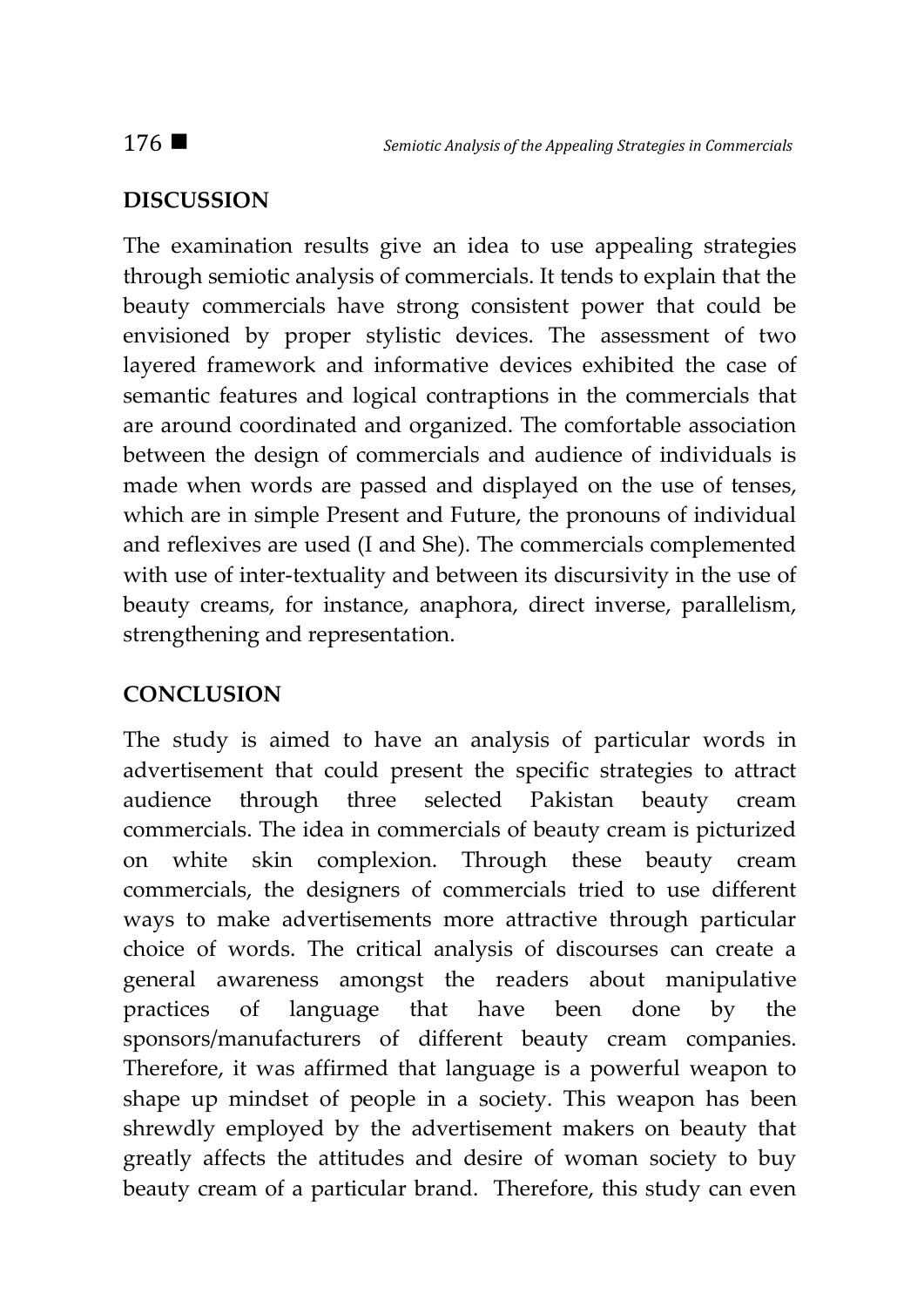tend to exploit the use of advertisement discourses that shapes decision makings in people.

#### **REFERENCES**

- Alpert, J., &. Alpert, I. (1989). Background music as an influence in consumer mood and advertising responses. *ACR North American Advances*
- Baudrillard, J. (2005). The finest consumer object: The body. *The body: A reader*, pp.277-282.
- Ch, P., & Chaudhary, S. (2012). Advertising discourse: Studying creation and perception of meaning. *International Journal of English and Literature*, *3*(2), 40-49.
- Emodi, L. (2011). A semantic analysis of the language of advertising. *African Research Review*, *5*(4).
- Fairclough, N. (1989). Discourse and power. *Language and power.*  London: Longman.
- Fairclough, N. (1992). *Discourse and social change* (Vol. 10). Cambridge: Polity press.
- Fairclough, N. (2001). *Language and power*. Pearson Education.
- Goddard, A. (2002). *The language of advertising: written texts*. Psychology Press.
- Goon, P., &. Craven, A. (2003). Whose debt?: Globalisation and whitefacing in Asia. *Intersections: Gender, history and culture in the Asian context*, *9*.
- http://www.pbs.gov.pk/content/populationsex-sex-ratioaverage-household-size-and-growth-rate.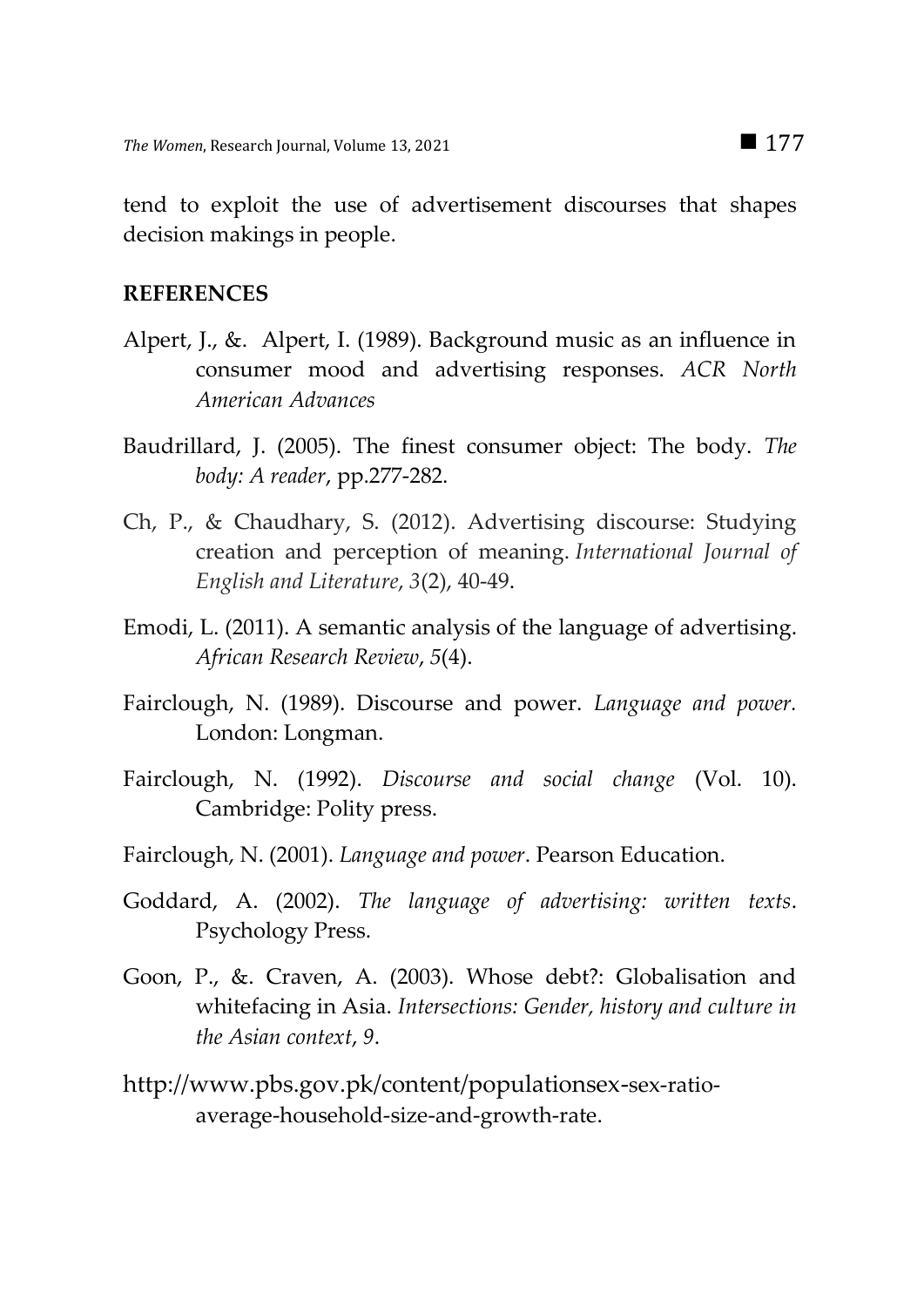- Ismail, S., Loya, S. & Hussain, J. (2015). Obsession for Fair Skin Color in Pakistan. *International Journal of Innovation and Research in Educational Sciences*, *2*(6), pp.2349-5219.
- Jhally, S. (1995). *Dreamworlds II*. Media Education Foundation.
- Kumar, P. (2002). Concept of beauty in India. *International Journal of Cosmetic Surgery and Aesthetic Dermatology*.
- Laviosa, S. (2015). Wordplay in advertising: Form, meaning and function. *Scripta Manent*, *1*(1), 25-34.
- Leech, G. (1966). *English in advertising: A linguistic study of advertising in Great Britain*. Longmans.
- Niazi, G. S. K., Siddiqui, J., Alishah, B., & Hunjra, A. I. (2012). Effective advertising and its influence on consumer buying behavior. *Information management and business review*, *4*(3), 114-119.
- Peregrino, C., Moreno, M., Miranda, S., Rubio, A., & Leal, L. (2011). Mercury levels in locally manufactured Mexican skinlightening creams. *International Journal of Environmental Research and Public Health*, *8*(6), pp.2516- 2523.
- Phillips, B. & McQuarrie, E. (2007). Go Figure: New Directions in Advertising Rhetoric. *ME Sharpe, New York, NY*.
- Riji, H. (2006). Beauty or Health? A Personal View. *Malaysian family physician: the official journal of the Academy of Family Physicians of Malaysia*, *1*(1), p.42.
- Romanenko, E. (2014). Linguistic analysis of on-line advertising in English.
- Schroder, K. & Vestergaard, T. (1985). The language of advertising. *UK: Basil Blacewell Publisher Ltd*.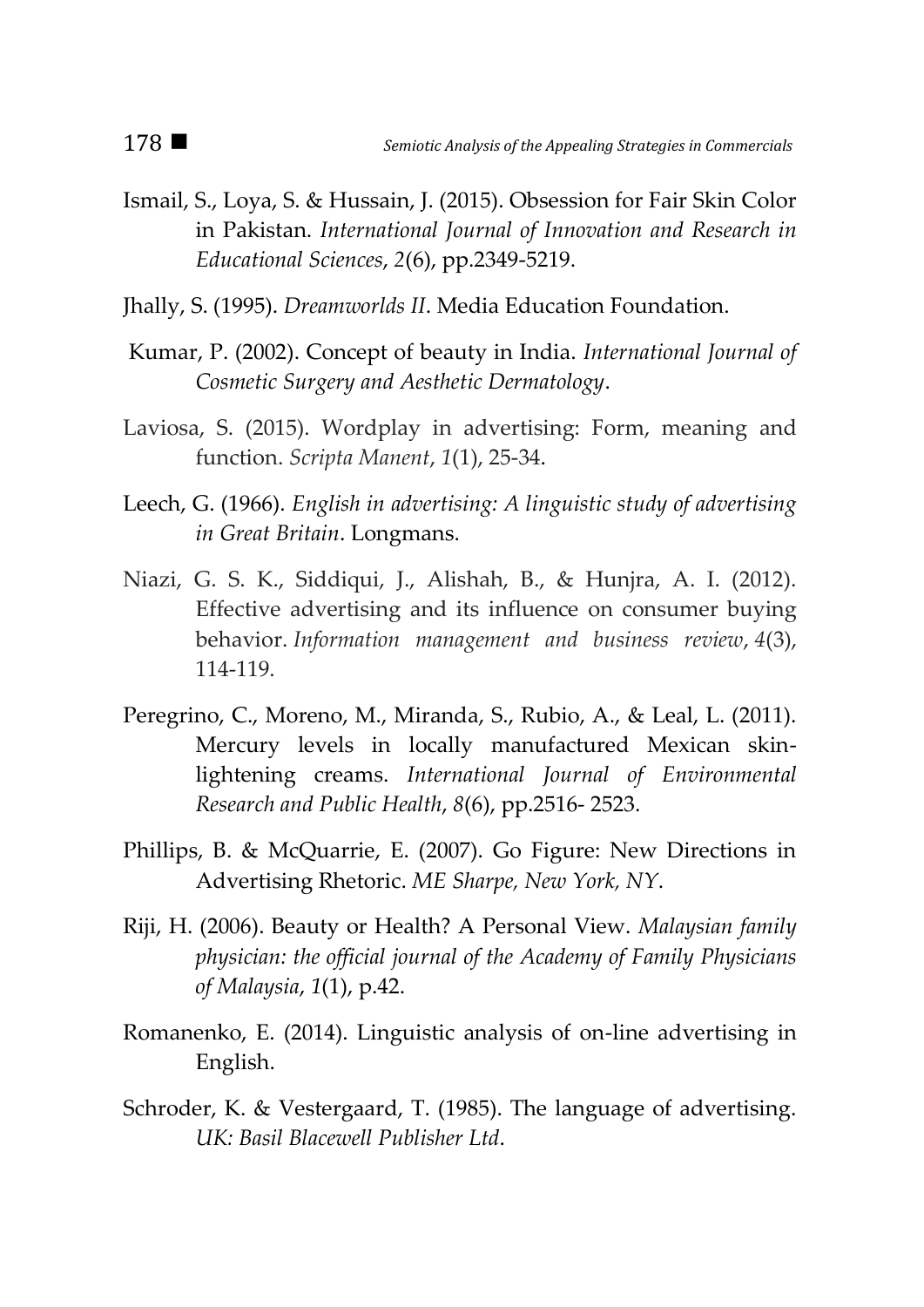Shankar, P. R., Giri, B. R., & Palaian, S. (2006). Fairness creams in South Asia $-A$  case of disease mongering? *PLoS* of disease mongering?. *PLoS medicine*, *3*(7), e315.

Simpson, P. (2003). *Language, ideology and point of view*. Routledge.

- Singh, K. &, Gross, B. (1981). "MacBride": The report and the response. *Journal of Communication*, *31*(4), pp.104-117.
- Van Dijk, T. (1995). Aims of critical discourse analysis. *Japanese discourse*, *1*(1), pp.17-28.
- Vasiloaia, M. (2009). Linguistic features of the language of advertising. *Economy Transdisciplinarity Cognition*, *1*, 294-98.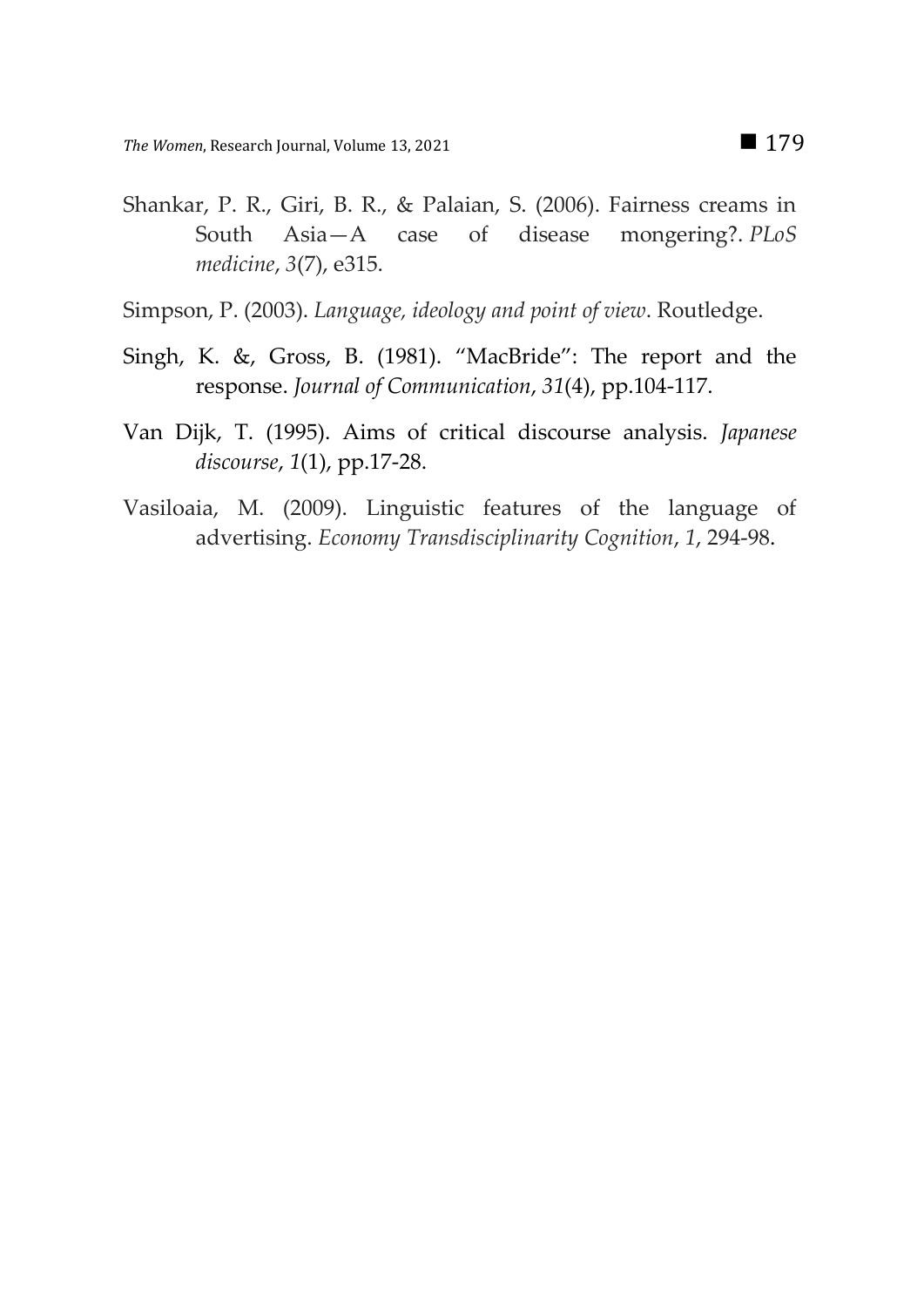## 180  $\blacksquare$  *Semiotic Analysis of the Appealing Strategies in Commercials*

# **Appendix No 1: Advertisement of (Golden Pearl Beauty Cream) (Duration: 1 minute 18 seconds)**

| Golden Pearl Beauty Cream                                                                            | https://www.youtube.com/watch?v=it           |
|------------------------------------------------------------------------------------------------------|----------------------------------------------|
|                                                                                                      | 5T_peOamo                                    |
| The advertisement is framed under<br>the song of                                                     | Lyrics                                       |
| "Afreen Afreen" by the Pakistani<br>legendary Singer, Late Nusrat Fateh<br>Ali Khan.                 | Chehra ek phool ki tarah shadaab hai         |
| The beautiful model of Pakistani<br>media industry in white dress is<br>alone in a huge white palace | Chehra uska hai ya koi mehtaab hai           |
| She stands alone on the ship and<br>gives a beautiful smile                                          | Chehra jese ghazal<br>Chehra jaane ghazal    |
| She is dressed red and walks in a<br>red palace                                                      | Chehra jessay kalli<br>Chehra jessay kanwal  |
|                                                                                                      | Chehra jessay tassawur ki tasweer bhii       |
|                                                                                                      | Chehra ek khwab bhii<br>Chehra taaabeer bhii |
| The beautiful model soon takes the<br>packet of<br>Beauty cream "golden pearl"                       | Chehra alif Laila ki daastaan                |
|                                                                                                      | Chehra ek pal yakeen                         |
| She applies cream on her face (it                                                                    | chehra ek pal khumaan                        |
| shows glowing, clear and spot free                                                                   | Chehra essay Chehra jo khaheen bhi           |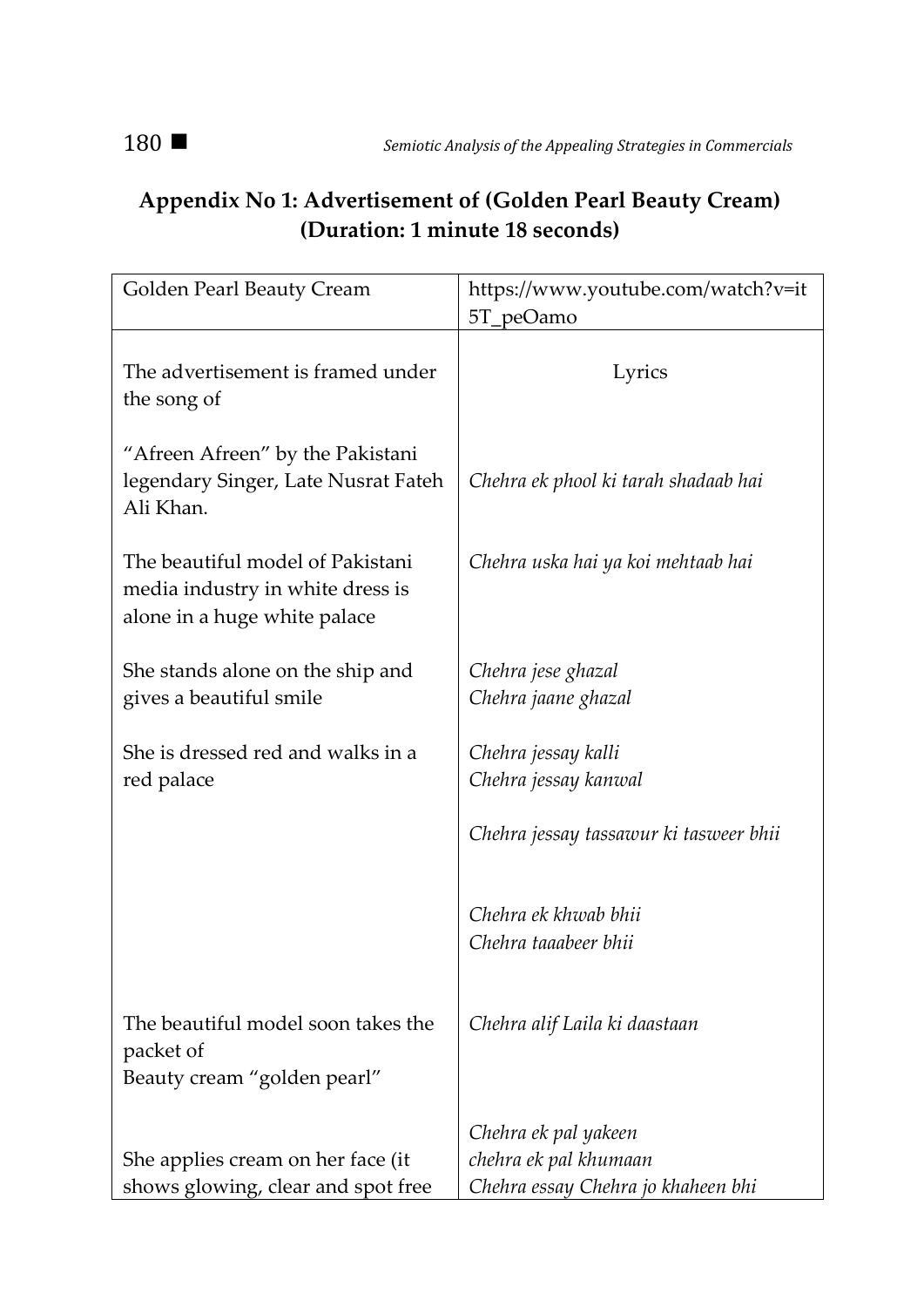*The Women*, Research Journal, Volume 13, 2021  $\Box$  181

| effect) on her face.                 | naaheen                                |
|--------------------------------------|----------------------------------------|
|                                      |                                        |
|                                      | Maahaaruu Maahaaruuu                   |
|                                      |                                        |
| She wears the golden dress after the | Mahajabeen Mahajabeen (Twice)          |
| application of cream and dances on   |                                        |
| classical song                       | Golden Pearl Cream                     |
| (The one that matches with the       |                                        |
|                                      |                                        |
| cream)                               | (Hussnn Janaa ki tareef mumkinn nahin) |
|                                      |                                        |
| The model who applies the cream,     |                                        |
| looks unique, more focused in        |                                        |
| beauty than other girls that dance   |                                        |
|                                      |                                        |
| with her                             |                                        |
|                                      |                                        |
|                                      |                                        |
|                                      |                                        |
|                                      |                                        |
|                                      |                                        |
|                                      |                                        |

## **Appendix No 2: Advertisement of (Fresh White Beauty Cream) (Duration: 49 seconds)**

| Fresh White Beauty Cream            | https://www.youtube.com/watch?v=N        |
|-------------------------------------|------------------------------------------|
|                                     | YisRJhCMpg                               |
|                                     |                                          |
| The Advertisement starts with a     | Fresh and White kay liye                 |
| smile of a beautiful model; she     | Fresh White beauty Cream                 |
| touches the skin of her face with   |                                          |
| keen care.                          | Harr mausam aur harr tarah kii skin kay  |
|                                     | liye                                     |
| It shows the usefulness of cream in | Fresh White beauty Cream                 |
| all seasons                         |                                          |
|                                     | Jo muratab hai qudratii ajzaa kaa        |
|                                     |                                          |
| It shows the composition of cream   |                                          |
| that is 100% pure, made from        | Is k chandd din k istemaal se            |
| Vitamin A, B, E and Aloe Vera       | keel muhaasaay, jhuriyaaan, dhaag dhabay |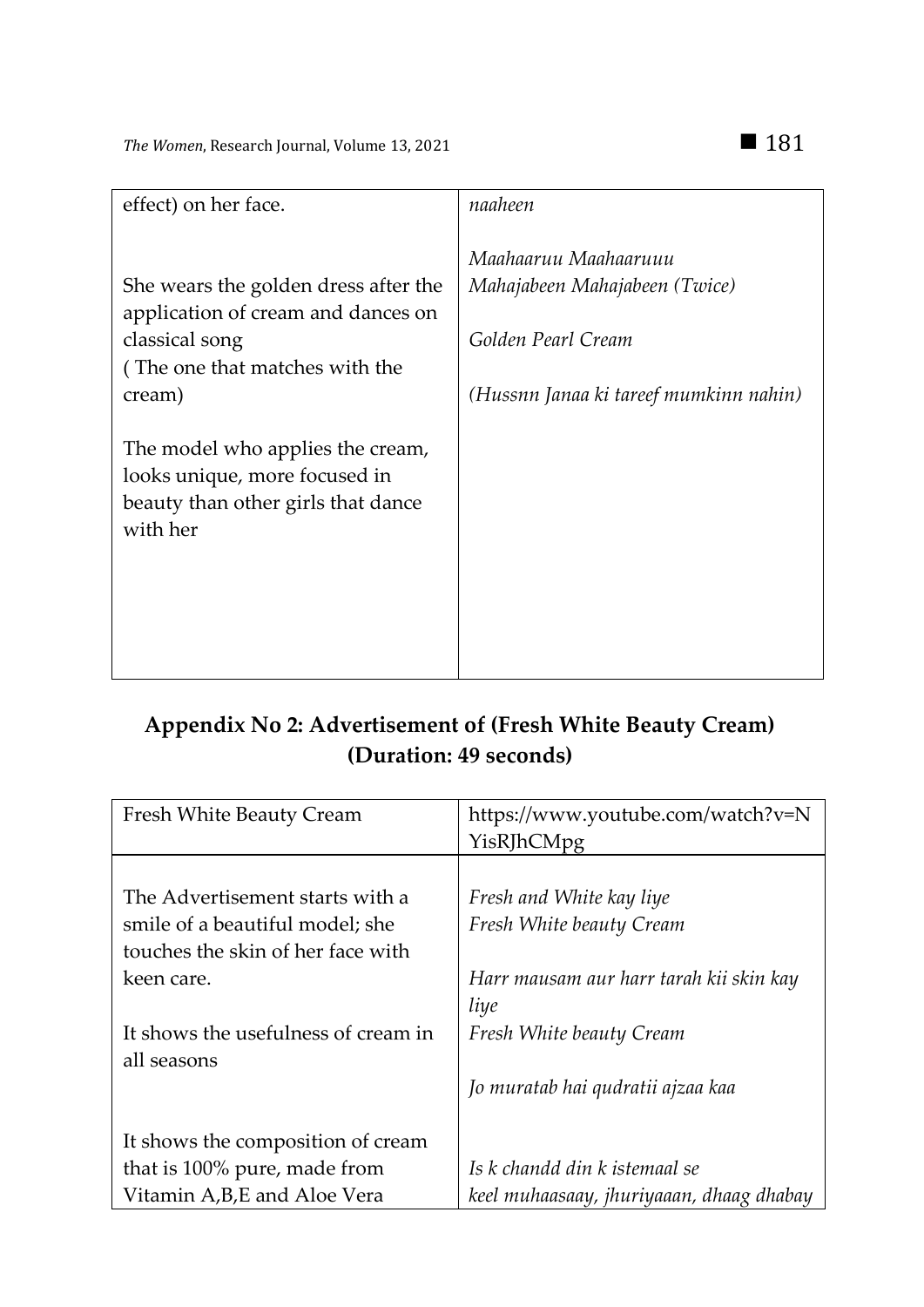182 *Semiotic Analysis of the Appealing Strategies in Commercials* 

| The application of cream is shown<br>with its positive results | aur<br>aankhaun k girdd siyaa halkayy khatam<br>Jessay kay kabhii thay hii nahiii |
|----------------------------------------------------------------|-----------------------------------------------------------------------------------|
| Dark complexion turns into fair in 3<br>seconds                | Skin ko banaie clean, clear and Fresh                                             |
|                                                                | Khoobsuratii ki asal phehchaan<br>Fresh White beauty Cream                        |
|                                                                | Fresh White beauty Cream                                                          |
|                                                                | (Kiyun k chehray hi sabb kuch batatay<br>hain)                                    |

## **Appendix No 3: Advertisement of (Faiza Beauty Cream) (Duration: 2 minutes)**

| Faiza Beauty Cream                                                                                                              | https://www.youtube.com/watch?v=fe<br>ps54DizUM                                                                                |
|---------------------------------------------------------------------------------------------------------------------------------|--------------------------------------------------------------------------------------------------------------------------------|
| The advertisement picturizes a<br>beautiful model, who gets awake<br>with the rays of sun, entering her<br>room from the window | Ek aainaa hai woh<br>Roshan jessay Sooraj huaa<br>Kitna haseen khayal hai who<br>Sabah jissay chum kar herat e aashnaa<br>huii |
| The girl gives a cute smile on her                                                                                              | Ek muskrahat hai who                                                                                                           |
| face to pose beauty                                                                                                             | Shab e asmaan bhi jessay khil khilayaa                                                                                         |
| The model sees her face on a mirror                                                                                             | Ek haseen lamha hai woh                                                                                                        |
| and wears a costly jewel                                                                                                        | Jo kabhi qaid na ho payee                                                                                                      |